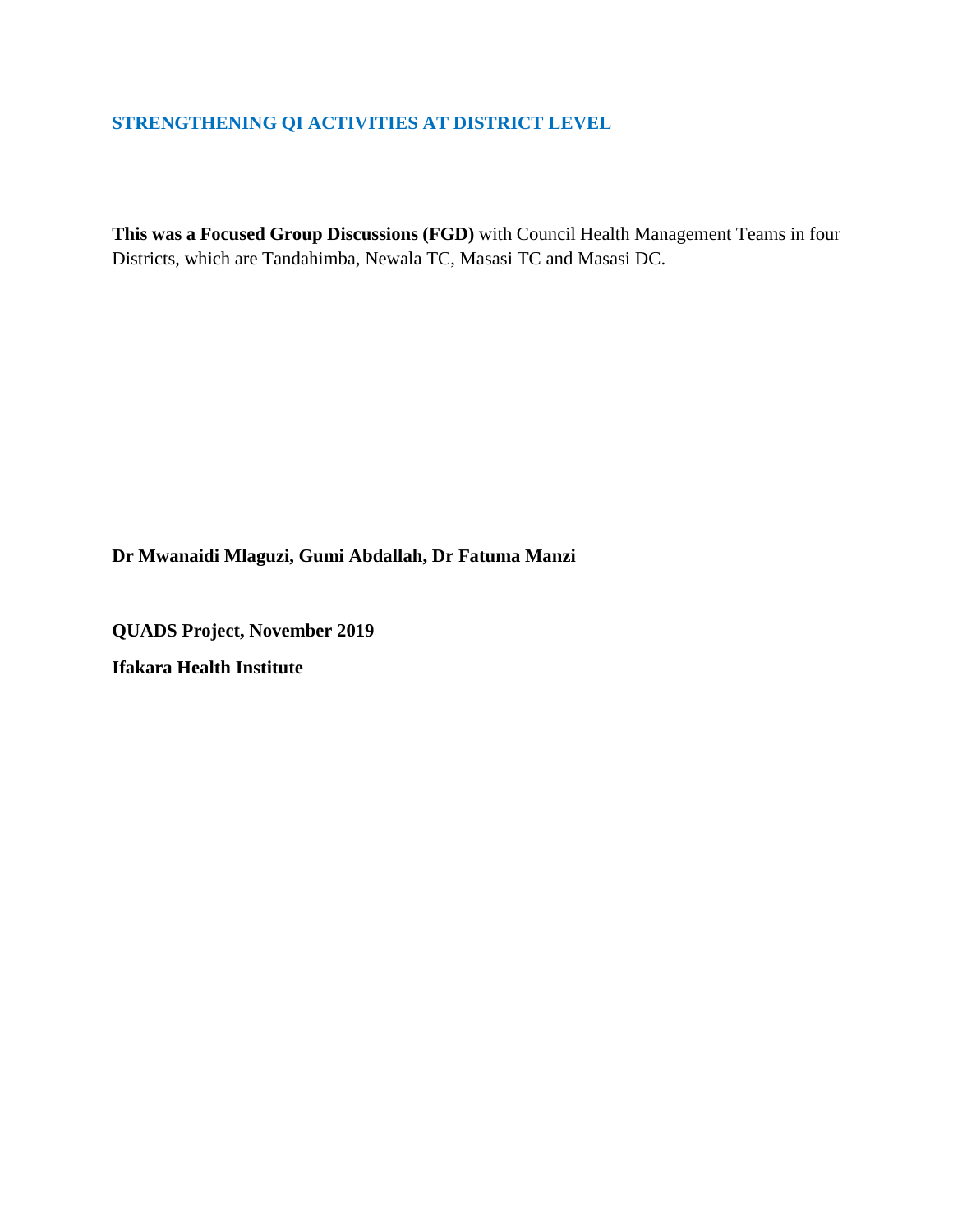## **Objective**

This report summarizes the discussion held with the District teams on their understanding about QI and how better they can strengthen QI activities at Districts.

## **Methods**

## Data collection

4 focus group discussions (FGDs) were conducted with CHMTs which in it involved DMO, QI Focal Person, Data Management Focal Person, Laboratory technician, Pharmacist, District Reproductive Child Health Coordinator, District Nurse Officer, District Nutrition Officer, District Immunization Vaccination Officer, District AIDS Coordinator, District Health Secretary and Social welfare Focal Person.

| <b>District</b> | <b>Number of participants</b> | <b>Number of FGD</b> |
|-----------------|-------------------------------|----------------------|
| Tandahimba      |                               |                      |
| Newala          |                               |                      |
| Masasi TC       |                               |                      |
| Masasi DC       |                               |                      |
| <b>TOTAL</b>    | 30                            |                      |

## **Number of participants and FGDs done per District**

## **Findings**

The questionnaire used had five (5) major themes with sub-themes which includes challenges they face on doing QI activities, suggesting way forward and how better they can sustain QI activities.

## **1. Understanding of QI**

This theme aimed to test participants' understand on different QI issues. This section covered the meaning of QI and its importance, areas which need QI and likes and dislikes of QI activities.

## *Understand about QI*

Participants reported to have a good understanding of QI as it is part of their daily practices. They defined QI as a system of improving service delivery by identifying problems and setting strategies of solving it by using standard procedures and guidelines.

*"Is the system of identifying a problem and setting strategies on how to solve the problem"* (Tandahimba DC)

Participants generalized QI as the system of providing services using standardized guidelines of quality services.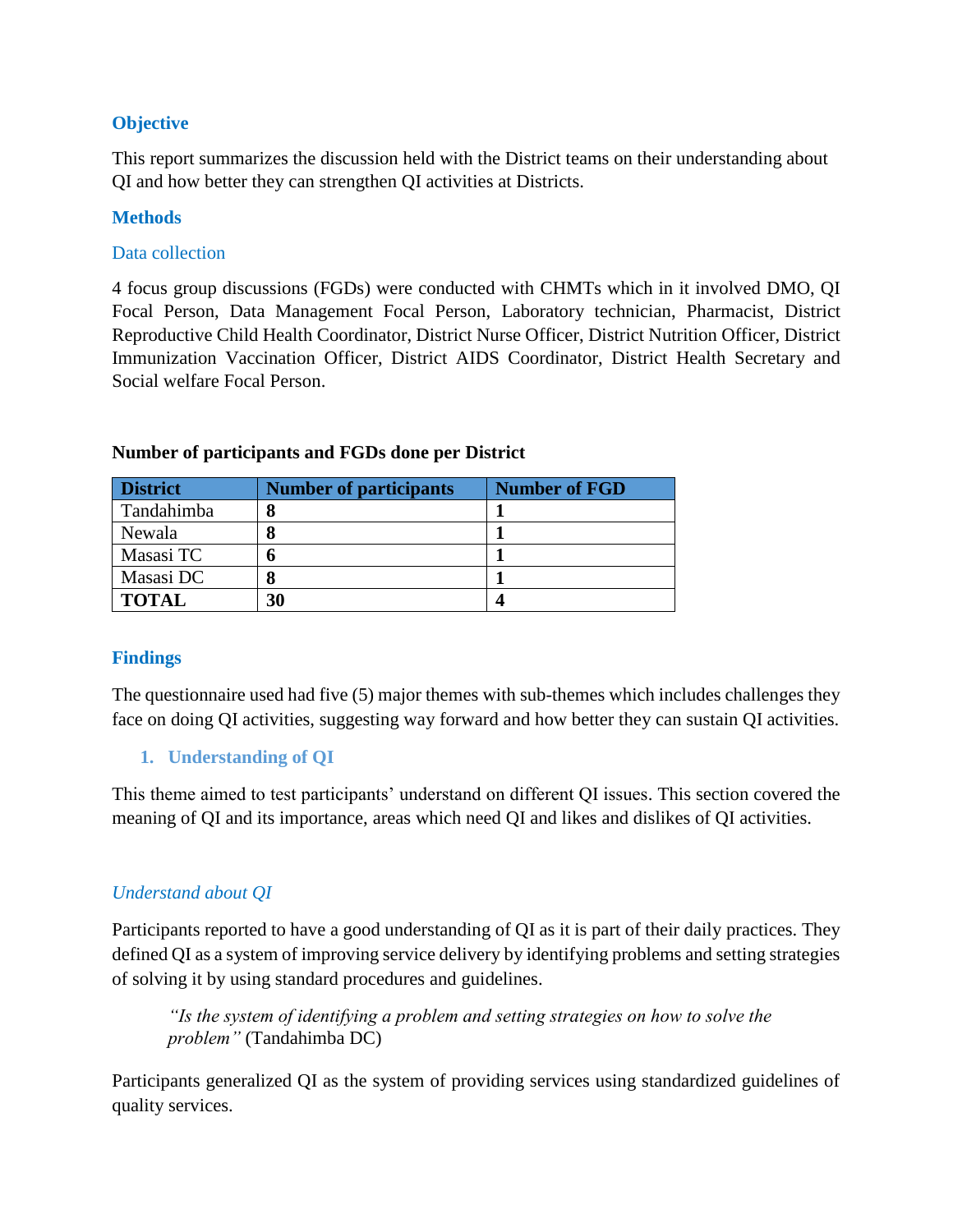*"I also want to add on that, QI means improving services as per accepted guideline of that particular area".* (Tandahimba DC).

*"As others said, is providing services by adhering terms and standards which aim at improving services we are providing with uniformity"* (Masasi TC)

#### *Importance of QI in Districts*

Concerning importance of having QI, teams reported that it helps them to plan and improve quality of care by being able to identify problems and needs of the community. QI guides them to analyze challenges they have and put action plans for improvement.

*"We, as healthcare providers, we are dealing with health and well-being of people, so we are supposed to provide quality services so that we cure them and not giving the diseases. Therefore QI helps us to abide with guidelines when we are serving them."* (Newala TC)

Other participants added that QI will help them in planning and budgeting after analyzing and visualizing needs in their working places.

*"Quickly I can say that we need to have QI as others said, this will help us to assess ourselves to see if the services we are providing is of good quality and if we satisfy our clients. Through that assessment, we will be able to identify gaps if we are lacking some equipment in our hospitals, and from there we set action plans and budgets for improving quality of services. QI is very important it reminds us how to handle important matters."* (MASASI TC).

## *Areas which require QI*

The participants responded that QI can be applied in all working areas starting from community, clinical and managerial level.

*"I would like to strengthen more, as QI means improvement, to me improvement starts from the bottom, so if we have QI teams at facility level it will be better as they will identify challenges and share with the CHMT."* (TANDAHIMBA TC)

Other participants' priotizes this areas as mostly it supposed to be done at hospital level taking more consideration at areas which provide services for maternal and newborn.

*"All departments are important but the most sensitive areas are RCH, LABOUR and THEATRE"*. (NEWALA TC)

*"I think at hospital level, almost all departments like labor ward, RCH, laboratory they need to have QI teams, and if they have challenges they share to the main QI team.* (TANDAHIMBA DC)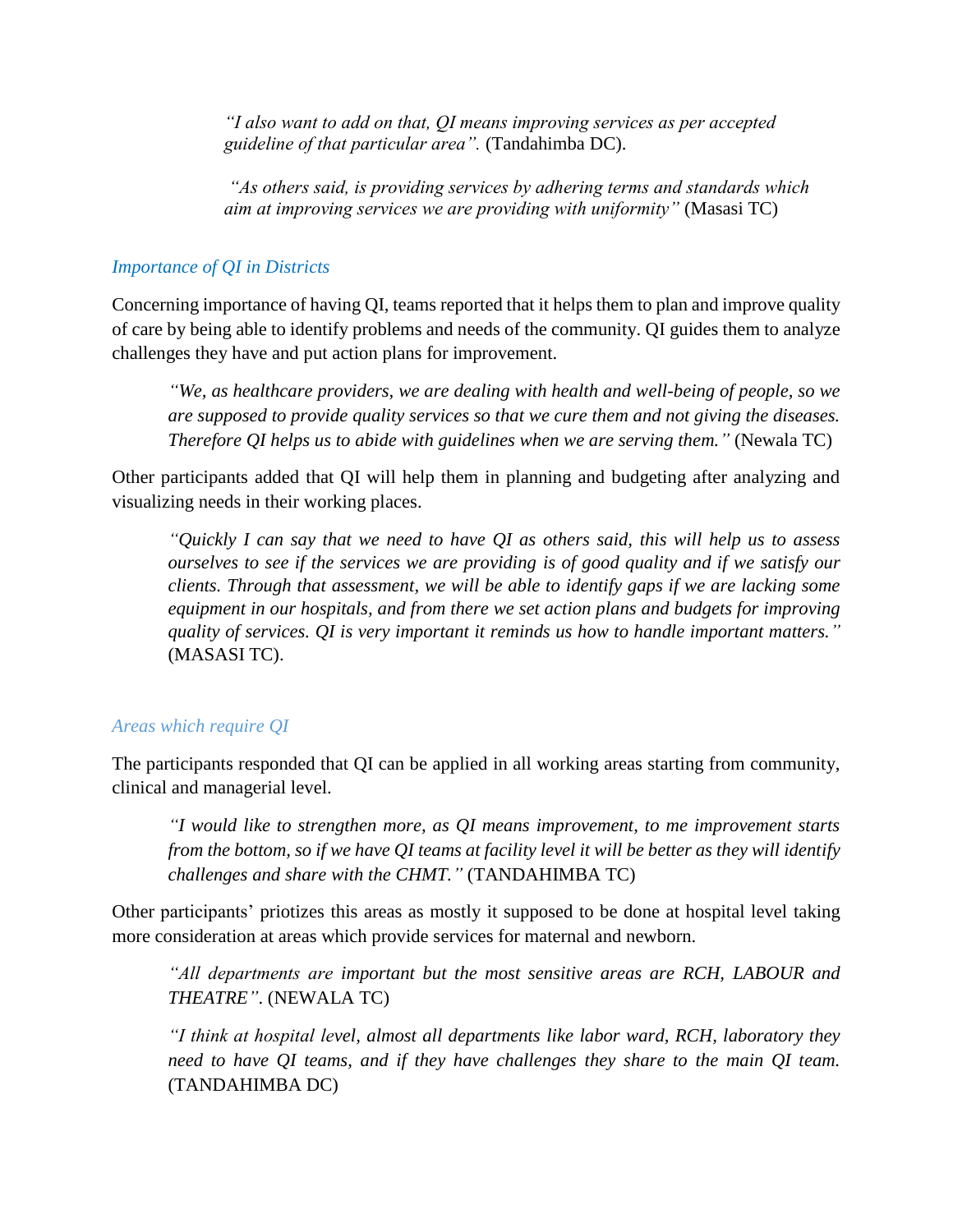#### *Scientific methods/techniques used in QI*

Participants were able to explain different QI methods used in QI. Fish bone analysis and PDSA cycle, are the most used QI techniques.

*"I remember to use PDSA cycle, Fish bone analysis or root cause analysis, but most of the time we use PDSA cycle"*. (MASASI DC).

*"On my side I remember to use two methodologies which are PDSA and Fishbone analysis*". (MASASI TC)

## Likes and dislikes of doing QI

Majority of them reported to like using QI. Team members said that they like use QI principles and team work spirit when doing QI in their work places.

*"Quality improvement, has its principles which helps us to enjoy working, it emphasizes much on team work spirit so it makes you work whether you like or not, another thing in QI is their processes like organizing equipment, ordering of items this makes everyone aware of which commodity is needed and where should it be placed. QI has good things indeed."*(TANDAHIMBA DC)

Other participant added that QI helps in better quality of data, as in filling data in registers they have to adhere on QI principles as well. Also QI guide them to use data they have collected hence they can assess themselves.

*"It helps in improving Data quality"*. (MASASI DC)

*"It also helps us to assess ourselves where we were, and what we are supposed to do so that we improve".* (MASASI DC)

On the other hand, things which they don't like about QI is, it is time demanding and consuming, as they have to take time for meeting, follow ups, report writings etc.

*"Everything in QI is interesting, because they make us improve quality of our services. But one thing which is a challenge in QI is time. It require a lot of time for example in report writing because other reports from facilities are not presented on time, hence causes delays in preparing reports".* (MASASI DC)

#### **Conclusion**

Health managers (Council Health Management Team members) showed good understanding of quality improvement (QI) in all four districts. QI is useful as it provided guidance in assessing implementation bottlenecks and in coming up with solutions to address challenges. QI is a very